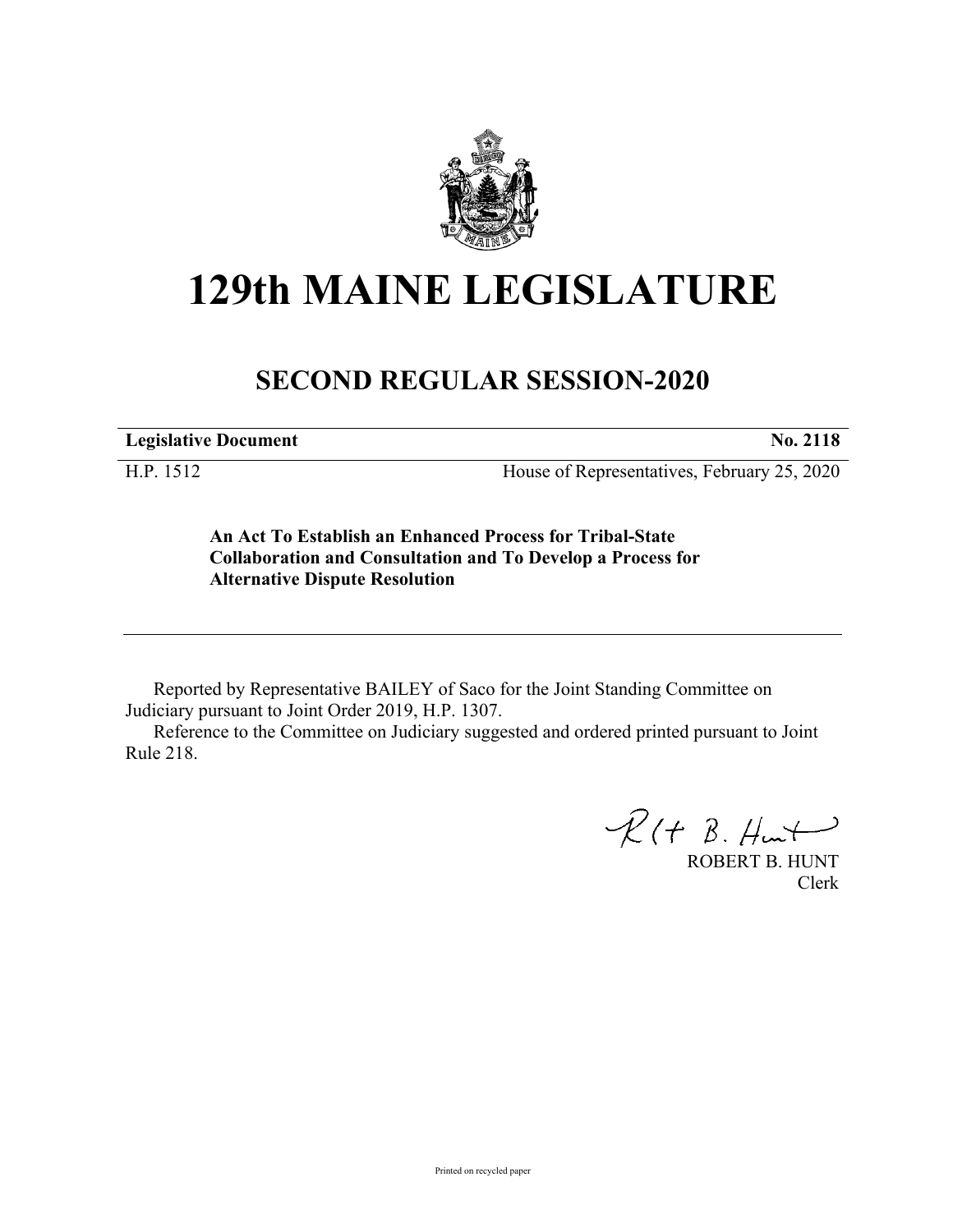- **Be it enacted by the People of the State of Maine as follows:**
- **Sec. 1. 30 MRSA §6215** is enacted to read:
- **§6215. Consultation with tribes prior to state action**

 **1. Consultation required.** Each state agency shall consult with the Passamaquoddy Tribe, the Penobscot Nation and the Houlton Band of Maliseet Indians, referred to collectively in this section as "the tribes" and individually as "tribe," in the development of a proposed action. For the purposes of this section, "proposed action" means a proposal by a state agency to develop rules, agency testimony presented at public hearings before joint standing committees of the Legislature or proposed legislation and other policy statements or actions, including but not limited to guidance documents and directives, regarding issues that may directly affect one or more of the tribes, including tribal rights in land or other natural resources; the relationship between the State and the tribes; and the jurisdiction and responsibilities of the State and the tribes with respect to one another.

 **2. Request for consultation.** A state agency shall request government-to- government consultation with each tribe that may be affected by a proposed action to ensure a complete mutual understanding of the proposed action and to identify and address tribal concerns.

- A. A request for consultation must be sent by certified mail and e-mail to the chief of each tribe and to the person designated by each tribe to receive consultation requests. The request must provide no less than 30 days from the date of actual receipt or 35 days after the date of mailing, whichever is earlier, for the tribe to either elect to engage in or decline consultation. The request must provide clear information about the proposed action, clearly state the deadline and preferred method for response and provide contact information for the tribal liaison under subsection 5.
- B. If a statute of limitations, court rule or other law or rule requires a proposed action to be resolved in less than 30 days, the request for consultation must clearly state the deadline and identify the source of the deadline. The state agency shall make every reasonable effort to consult with the tribe within the time available.
- C. If a tribe does not respond by the deadline established in the request for consultation, the state agency may conclude that the tribe has declined consultation on the relevant proposed action.

 **3. Consultation procedures.** If a tribe elects to engage in consultation with a state agency in accordance with subsection 2, paragraph A, the state agency may not make a formal public proposal or decision, including engaging in rulemaking, submitting agency testimony presented at public hearings before joint standing committees of the Legislature, proposing legislation or issuing policy statements or actions, on a proposed action until after the consultation has occurred. Consultation must include, at a minimum, the following: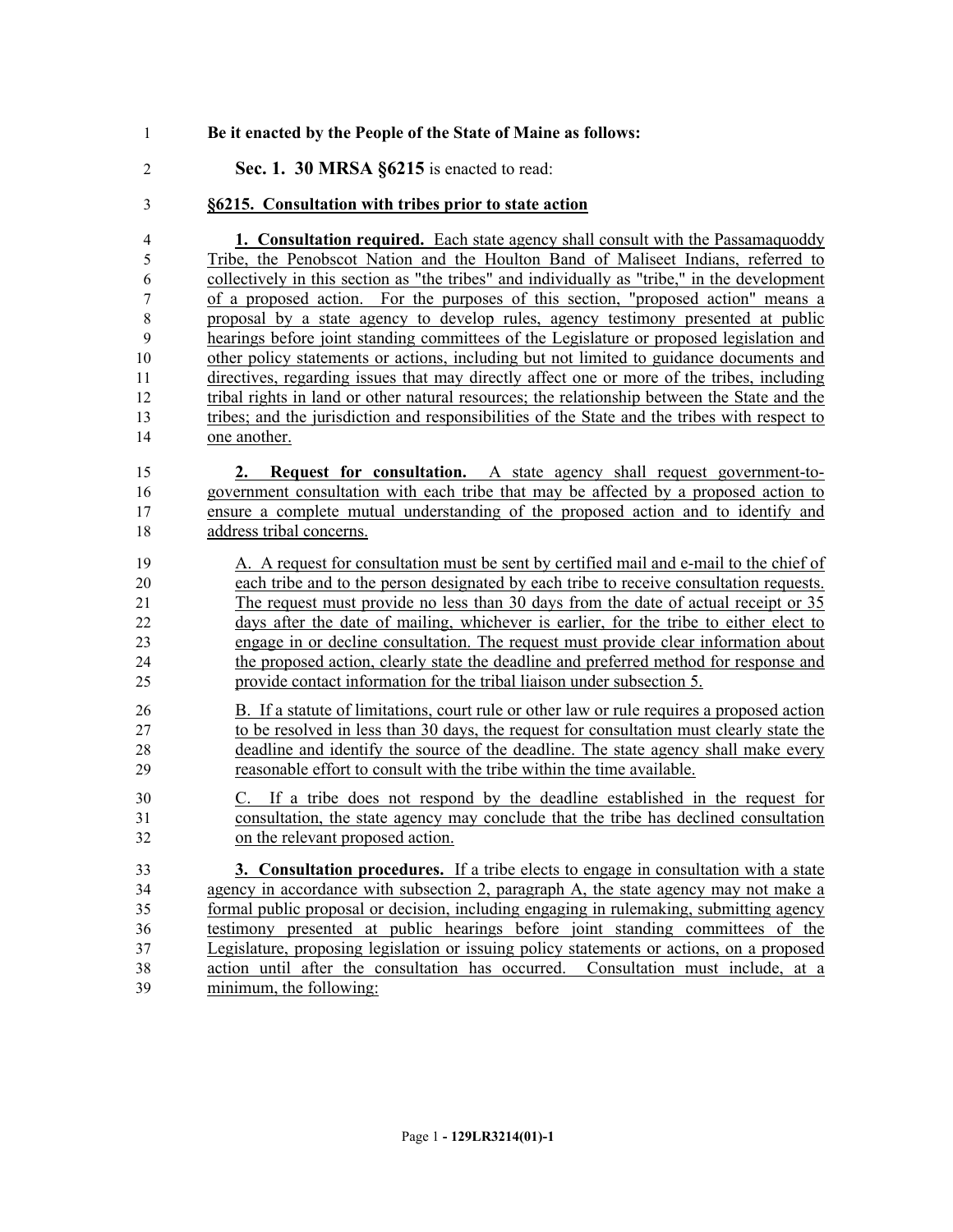| 1              | A. The state agency shall provide the tribe with a preliminary draft or explanation of          |
|----------------|-------------------------------------------------------------------------------------------------|
| $\overline{c}$ | the proposed action as soon as possible following receipt of the tribe's acceptance to          |
| 3              | engage in consultation;                                                                         |
| $\overline{4}$ | B. Unless otherwise agreed to by the tribe and the state agency, a consultation must            |
| 5              | be held in person, either on the tribe's tribal lands or at a mutually agreeable location;      |
| 6              | C. Consultation is not satisfied by and must be separate from public comment and                |
| 7              | public hearing processes;                                                                       |
| $\,$ $\,$      | D. Consultation must be meaningful, be timely and involve employees of the state                |
| 9              | agency who have a direct role in the proposed action and decision-making process;               |
| 10             | and                                                                                             |
| 11             | E. Consultation must be conducted in a manner that ensures the ability of the tribe to          |
| 12             | provide detailed feedback on the proposed action.                                               |
| 13             | After consultation, the state agency shall carefully consider the input of the tribe and,       |
| 14             | upon reaching a decision regarding the proposed action, shall notify the tribe in writing of    |
| 15             | its decision and the rationale in support of its decision.                                      |
| 16             | 4. Consultation rules. By October 15, 2020, every state agency shall adopt and                  |
| 17             | thereafter amend, as necessary, rules or policies that promote effective communication,         |
| 18             | collaboration and consultation between the state agency and the tribes; promote robust          |
| 19             | government-to-government relationships between the State and the tribes; promote                |
| 20             | culturally competent practices; establish methods for notifying state agency employees of       |
| 21             | their responsibilities under this section; and require that all relevant agency employees be    |
| 22             | provided with a copy of any rule or policy that the state agency adopts pursuant to this        |
| 23             | subsection. State agencies shall consult with the chiefs of each tribe or the chiefs'           |
| 24             | designees throughout the process of developing the tribal consultation rules or policies.       |
| 25             | Rules adopted pursuant to this subsection are routine technical rules as defined in Title 5,    |
| 26             | chapter 375, subchapter 2-A.                                                                    |
| 27             | <b>5. Agency liaisons.</b> By November 1, 2020, every state agency shall designate a            |
| 28             | tribal liaison, who reports directly to the head of the state agency, to assist the head of the |
| 29             | state agency with developing and ensuring the implementation of the consultation                |
| 30             | required by subsection 1 and to serve as a contact person. The tribal liaison shall             |
| 31             | maintain ongoing communication between the state agency and the tribes and shall ensure         |
| 32             | that the training required under subsection 6 is provided to the relevant agency                |
| 33             | employees.                                                                                      |
| 34             | <b>6. Training required.</b> A state agency shall ensure that all employees responsible for     |
| 35             | tribal consultation or communication receive training regarding employee responsibilities       |
| 36             | under this section. The training must, at a minimum, include instruction in effective           |
| 37             | communication, the development of positive tribal-state government-to-government                |
| 38             | relations and cultural competency.                                                              |
| 39             | 7. Tribal contact information. The Office of the Governor and the commission                    |
| 40             | shall maintain and update a list of names and contact information, including telephone          |
| 41             | numbers, mailing addresses and e-mail addresses, of the chiefs of each tribe and the            |
| 42             | chiefs' designees, as well as of the tribal liaisons under subsection 5.                        |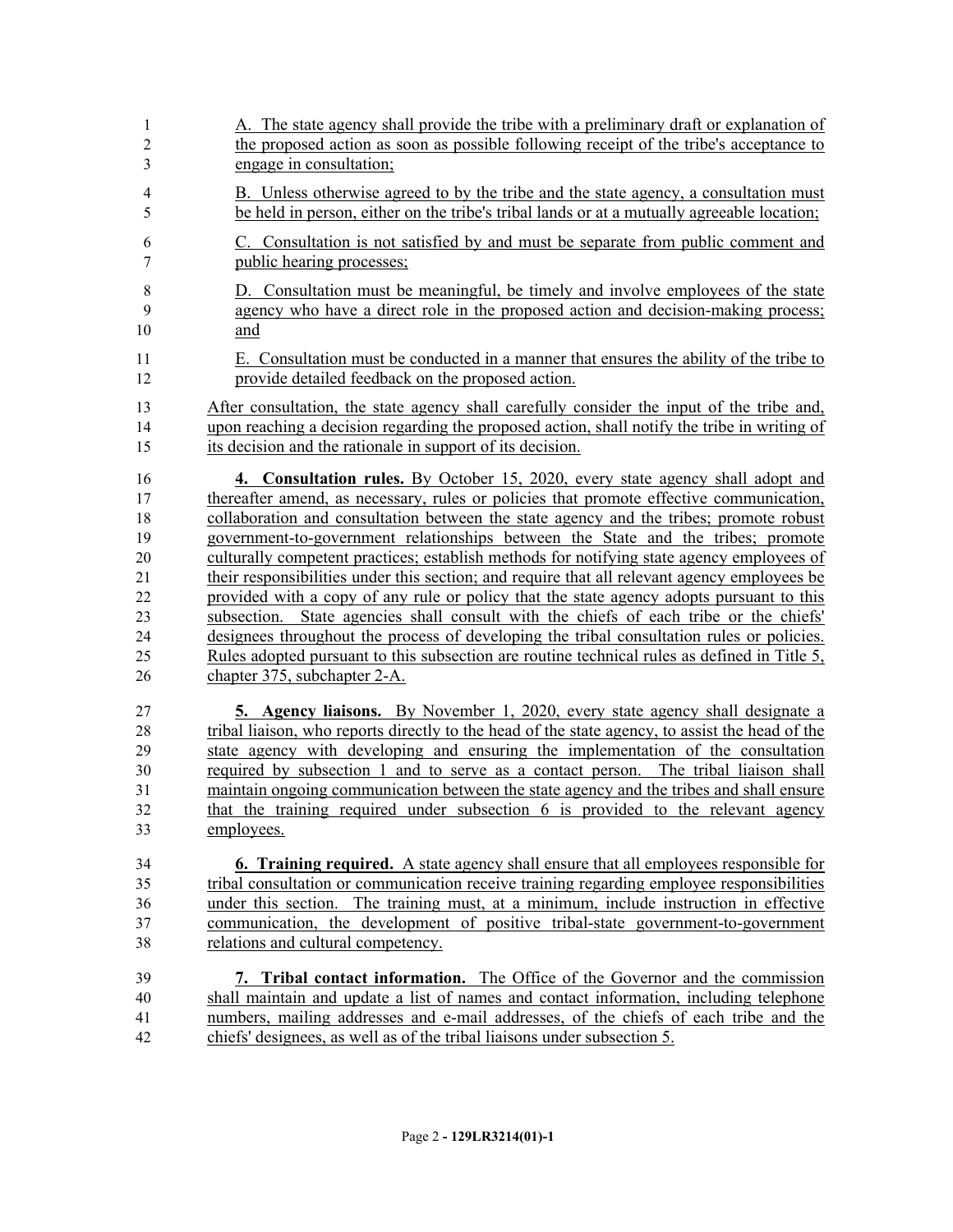- **8. Report required.** Each state agency shall provide annually by February 1st a report on tribal consultation under this section to the Governor, the chiefs of each tribe and the commission. The report must include the following information:
- A. The number of times the agency requested consultation from each tribe, including information regarding the subject of each requested consultation;
- B. The number of times each tribe accepted or declined consultation, including information regarding the subject of each accepted or declined request; and
- C. A description of the outcome of each accepted request for consultation, including a description of the agency decision regarding tribal input on a proposed action.
- **Sec. 2. 30 MRSA §6216** is enacted to read:

#### **§6216. Tribal consent required for certain actions**

 In addition to consulting with the Passamaquoddy Tribe, the Penobscot Nation and the Houlton Band of Maliseet Indians as required under section 6215, a state agency shall obtain the free, prior and informed consent of each affected tribe before taking an action that could cause substantial or irreparable harm to tribal communities, tribal rights or both, including but not limited to an action affecting reserved treaty rights and other tribal rights in land or other natural resources.

**Sec. 3. 30 MRSA §6217** is enacted to read:

#### **§6217. Tribal-state cooperative agreements**

 The State and its officers, departments, agencies and political subdivisions are authorized to enter into cooperative agreements with federally recognized Indian tribes within the State to facilitate cross-jurisdictional cooperation and the delivery of government services and to avoid disputes on issues of mutual interest, including but not limited to criminal jurisdiction and law enforcement, taxation, environmental regulation and natural resources. A tribal liaison designated under section 6215, subsection 5 may negotiate and enter into cooperative agreements with federally recognized Indian tribes within the State.

**Sec. 4. 30 MRSA §6218** is enacted to read:

### **§6218. Assemblies**

 By December 15, 2020, and annually thereafter, the Governor shall convene an assembly of the Governor and chiefs of the Passamaquoddy Tribe, the Penobscot Nation and the Houlton Band of Maliseet Indians to discuss issues relating to the relationship between the State and the Passamaquoddy Tribe, the Penobscot Nation and the Houlton Band of Maliseet Indians.

 On a biennial basis, during each first regular session of the Legislature, the commission shall organize a legislative assembly to discuss the relationship between the State and the Passamaquoddy Tribe, the Penobscot Nation and the Houlton Band of Maliseet Indians. In consultation with the chiefs of each tribe, the commission shall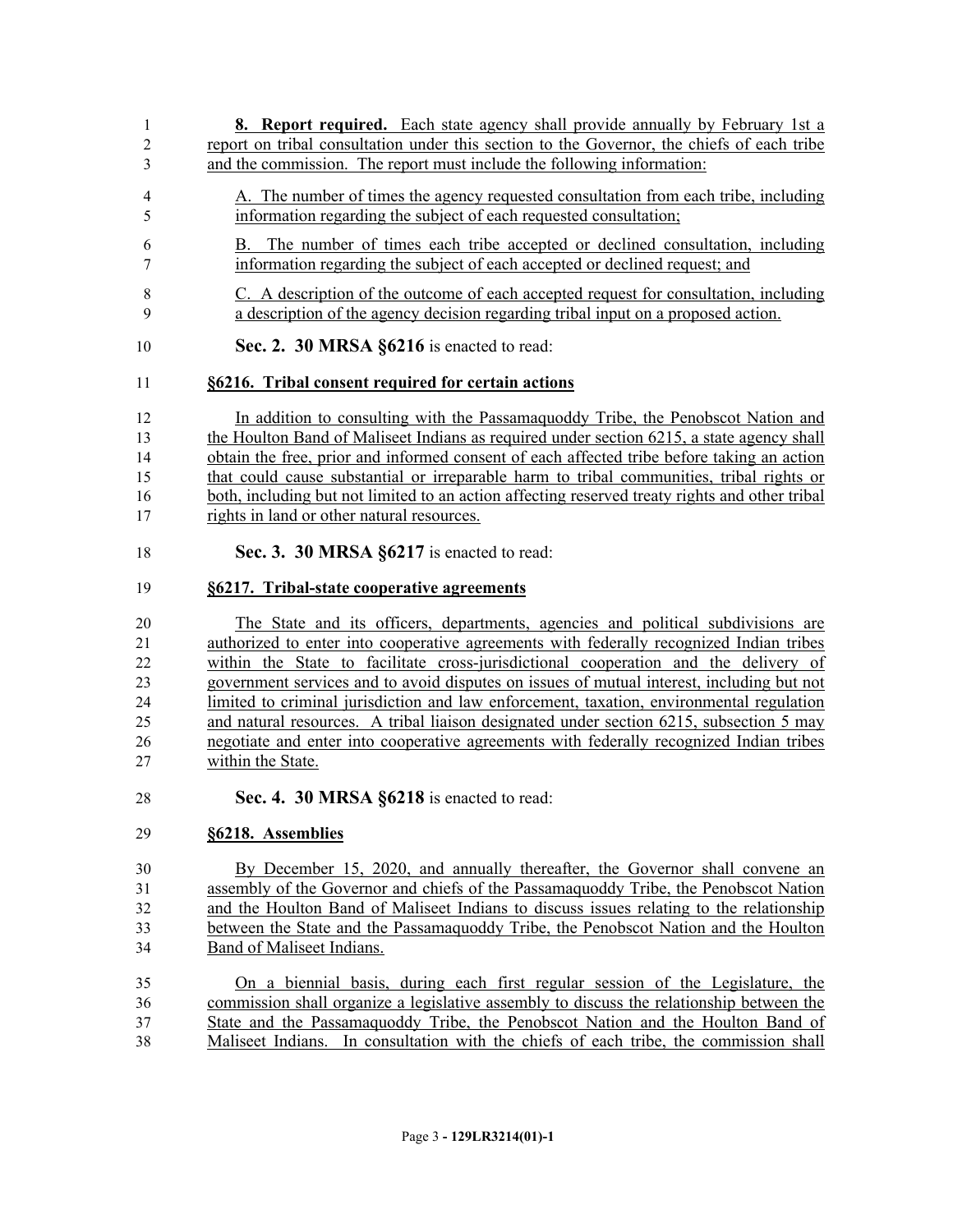invite Legislators and tribal council members from each tribal government in the State to participate in the assembly.

 **Sec. 5. Dispute resolution.** The Maine Indian Tribal-State Commission shall study alternative dispute resolution options appropriate to tribal-state disputes, including identifying best practices, developing mutual respect, working on a government-to- government basis, respecting the sovereignty of the Passamaquoddy Tribe, the Penobscot Nation and the Houlton Band of Maliseet Indians and the State and any existing culturally appropriate models. No later than November 15, 2020, the commission shall submit a report to the chiefs of the Passamaquoddy Tribe, the Penobscot Nation and the Houlton Band of Maliseet Indians, the Governor, the Attorney General and the Joint Standing Committee on Judiciary that includes its findings and recommendations, including suggested legislation. The joint standing committee of the Legislature having jurisdiction over judiciary matters may report out legislation to the First Regular Session of the 130th Legislature based on the recommendations of the commission.

 **Sec. 6. Bicentennial Accord.** The Governor shall collaborate with the chiefs of the Passamaquoddy Tribe, the Penobscot Nation and the Houlton Band of Maliseet Indians in establishing an agreement, to be known as "the Bicentennial Accord," in order to institutionalize general principles governing tribal-state relations, including:

- 1. Respect for the sovereignty of the Passamaquoddy Tribe, the Penobscot Nation and the Houlton Band of Maliseet Indians and the State;
- 2. A framework for the government-to-government relationship between the State, through the Governor and the State's departments and agencies, and the Passamaquoddy Tribe, the Penobscot Nation and the Houlton Band of Maliseet Indians;
- 3. Delineation of the commitment by the Passamaquoddy Tribe, the Penobscot Nation and the Houlton Band of Maliseet Indians and the Governor to implement government-to-government relationships to enhance and improve communication and consultation and facilitate the resolution of issues;
- 4. An outline of a process for implementation of the Bicentennial Accord;
- 5. A commitment to specific tasks that will translate the current government-to- government relationship into a more efficient, improved and mutually beneficial relationship;
- 6. A commitment to strengthen the Wabanaki studies provisions of the Maine Revised Statutes, Title 20-A, section 4706;
- 7. Development of a comprehensive public education initiative to inform the citizens of the State about tribal history, tribal culture, treaty rights, contemporary tribal and state government institutions and relations and the contribution of the Wabanaki Confederacy to the State;
- 8. A commitment to work in collaboration to engender mutual understanding and respect and to recognize and address discrimination and racial prejudice;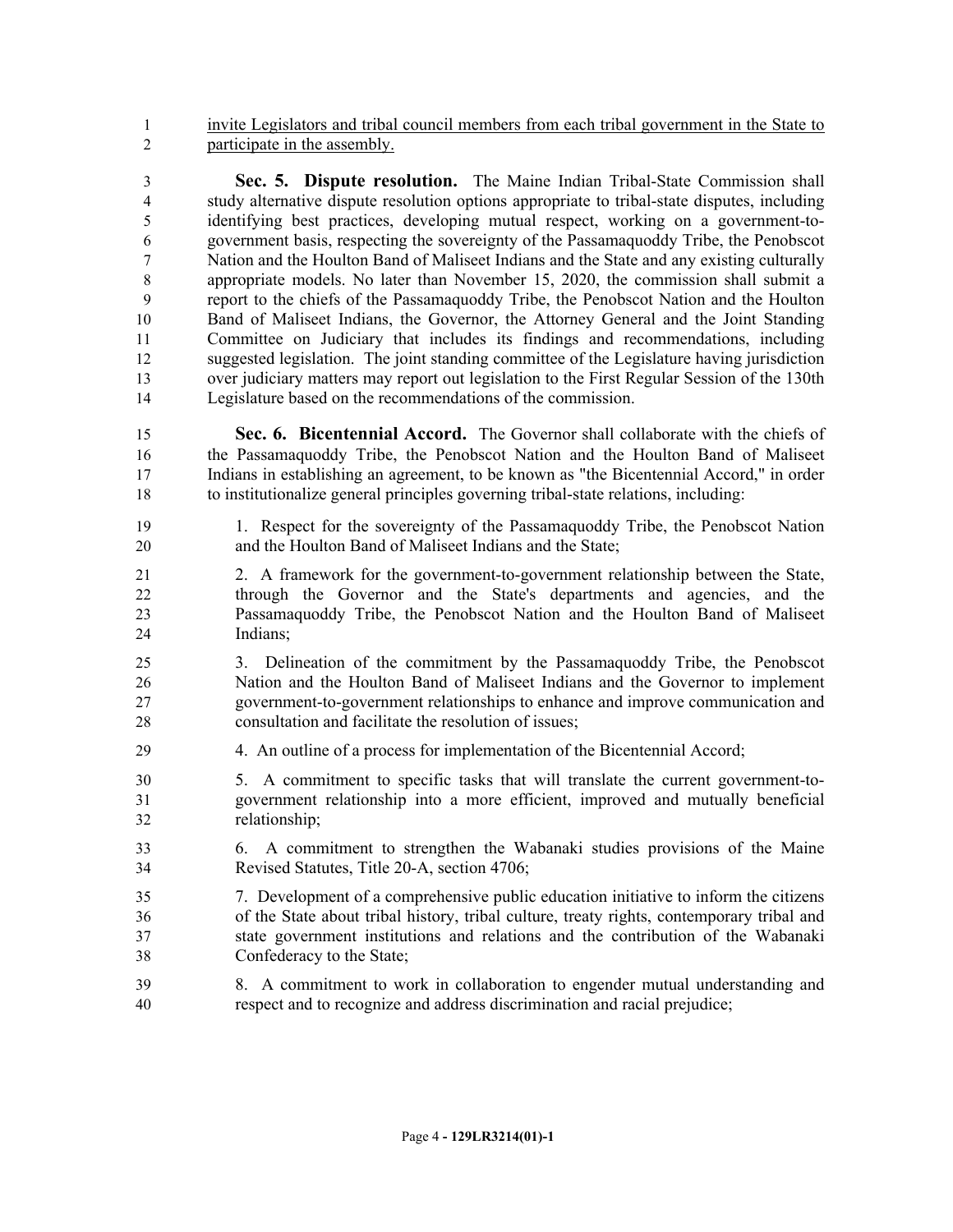9. A framework for coordination and cooperation to enhance economic and infrastructure opportunities, protect natural resources and provide educational opportunities and community social services that meet the needs of all citizens; and

 10. Updating the Bicentennial Accord at an annual assembly of the Governor and chiefs of each tribe under the Maine Revised Statutes, Title 30, section 6218.

 The Maine Indian Tribal-State Commission shall provide logistical support and technical assistance in developing the Bicentennial Accord and shall report on its implementation and effectiveness at the annual assembly of the Governor and chiefs and at the biennial legislative assembly, pursuant to the Maine Revised Statutes, Title 30, section 6218, regarding the relationship between the tribes and the State.

 **Sec. 7. Contingent effective date.** Those sections of this Act that enact the Maine Revised Statutes, Title 30, sections 6215 to 6218 do not take effect unless, within 90 days of the adjournment of the Second Regular Session of the 129th Legislature, the Secretary of State receives written certification by the Tribal Chief and Tribal Council of the Penobscot Nation, the Tribal Chiefs and Tribal Councils of the Passamaquoddy Tribe and the Tribal Chief and Tribal Council of the Houlton Band of Maliseet Indians that the tribes have agreed to the provisions of this Act, pursuant to 25 United States Code, 18 Section 1725(e), copies of which must be submitted by the Secretary of State to the Secretary of the Senate, the Clerk of the House of Representatives and the Revisor of Statutes; except that in no event may those sections of this Act that enact the Maine Revised Statutes, Title 30, sections 6215 to 6218 become effective until 100 days after the adjournment of the Second Regular Session of the 129th Legislature.

- **SUMMARY**
- This bill reflects the recommendations of the Passamaquoddy Tribe, the Penobscot Nation and the Houlton Band of Maliseet Indians to establish a formal government-to-government consultation process between the tribes and the State.

 The bill establishes a requirement that state agencies consult with the tribes prior to engaging in any proposed action that may directly affect the tribes. It requires state agencies to request tribal consultation in writing and to provide the tribes with at least 30 days to respond and to agree to or decline consultation. If a state agency is required by outside legal factors to act earlier, the State must provide as much time for consultation as possible. If a tribe agrees to consultation, the State must provide preliminary drafts or proposals to the tribe and engage in meaningful and timely in-person consultation. The State must explain in writing to the tribe how it has or has not addressed tribal concerns.

- The bill requires tribal consent prior to proposed actions that could cause substantial or irreparable harm to tribal communities or tribal rights, including but not limited to reserved treaty rights and other tribal rights in land, water and other natural resources.
- The bill authorizes the State to enter into cooperative agreements with federally recognized Indian tribes within the State to facilitate cross-jurisdictional cooperation and the delivery of government services and to avoid disputes.